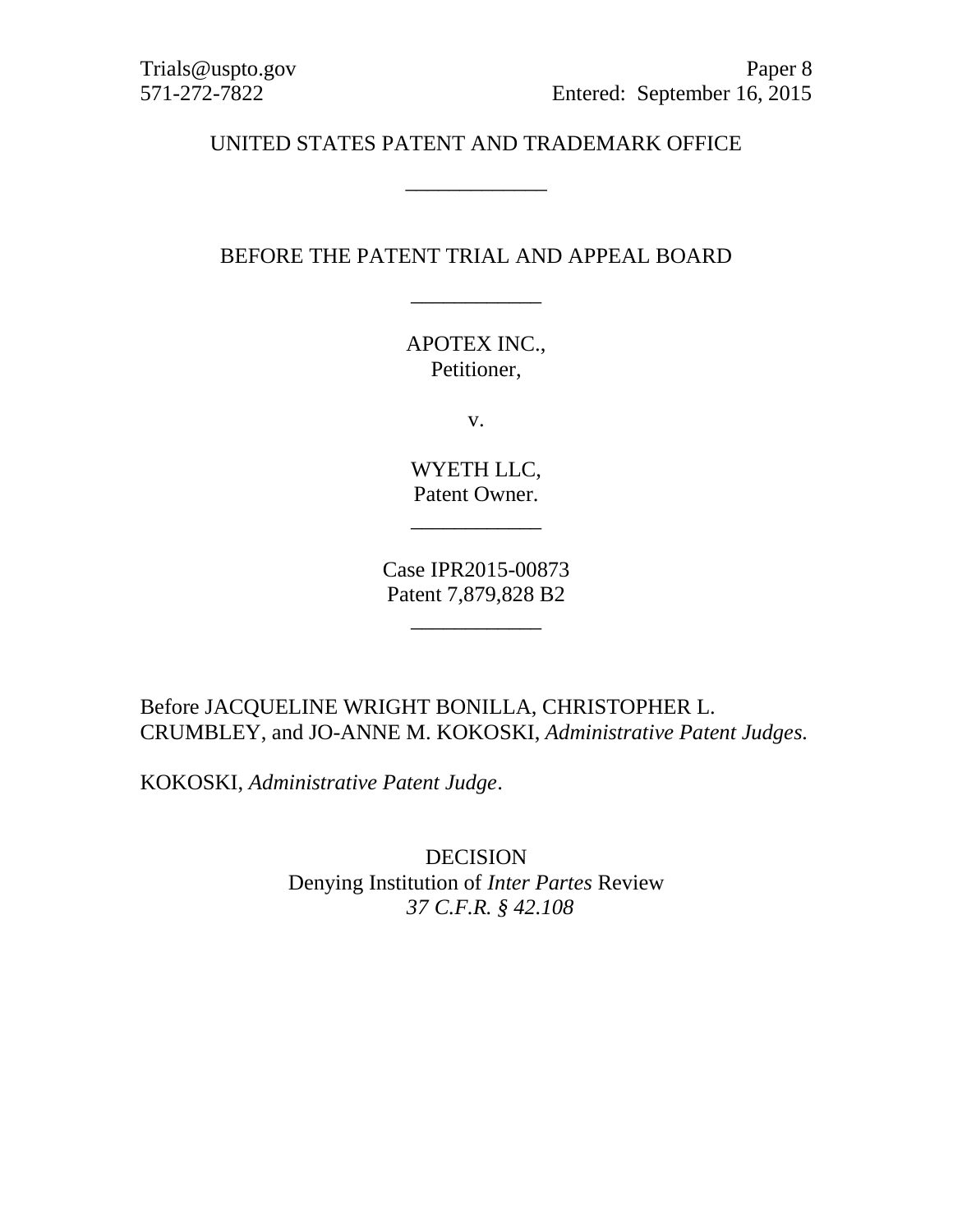#### I. INTRODUCTION

Apotex Inc. ("Petitioner") filed a Petition ("Pet.") to institute an *inter partes* review of claims 1–23 of U.S. Patent No. 7,879,828 B2 ("the '828 patent," Ex. 1001). Paper 1. Wyeth LLC ("Patent Owner") filed a Preliminary Response ("Prelim. Resp."). Paper 6. We have jurisdiction under 35 U.S.C. § 314.

Upon consideration of the Petition, the Preliminary Response, and the evidence of record, we determine that Petitioner has not established a reasonable likelihood of prevailing with respect to claims 1–23 of the '828 patent. Accordingly, we deny the Petition and do not institute an *inter partes* review.

#### *A. Related Proceedings*

The parties indicate that the '828 patent is involved in at least four pending district court actions. Pet. 4; Paper 5, 3. Petitioner states that it is not a party to any of the pending actions. Pet. 4. The '828 patent was the subject of IPR2014-00115 ("the '115 IPR"), also filed by Petitioner, a proceeding in which a Final Written Decision ("the '115 Final Decision," Ex. 2002) issued on April 20, 2015 (*Apotex Inc. v. Wyeth LLC*, Case IPR2014-00115, slip op. at 26 (PTAB April 20, 2015) (Paper 94)), and IPR2014-01259, in which institution was denied on February 13, 2015 (*Initiative for Responsibility in Drug Pricing LLC v. Wyeth LLC*, Case IPR2014-01259, slip op. at 7 (PTAB Feb. 13, 2015) (Paper 8)).

#### *B. The '828 Patent*

The '828 patent, titled "Tigecycline Compositions and Methods of Preparation," is directed to compositions comprising tigecycline, a suitable carbohydrate, and an acid or buffer. Ex. 1001, 1:8–11. Tigecycline, a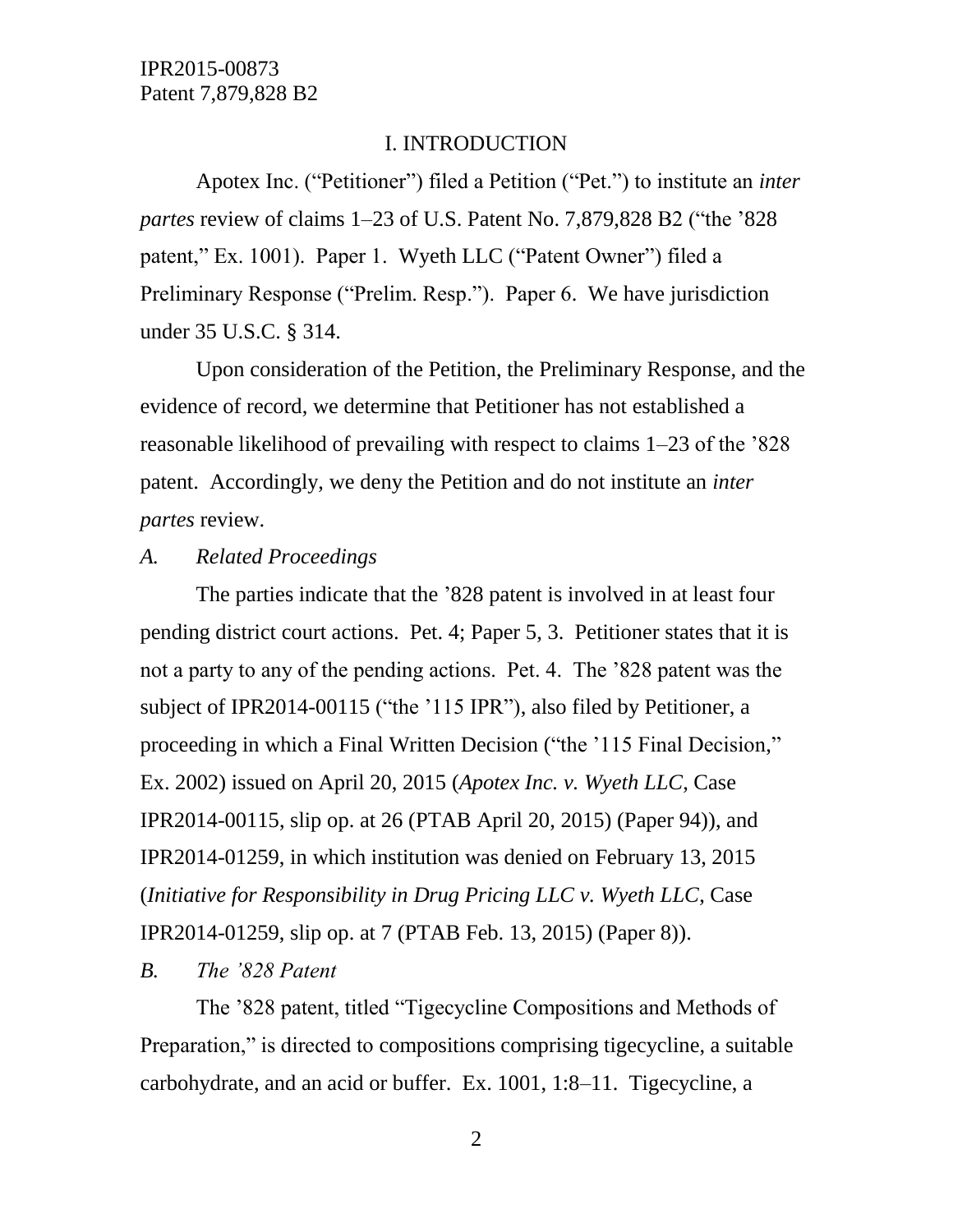chemical analog of minocycline, is a tetracycline antibiotic used to treat drug-resistant bacteria. *Id*. at 1:22–25. Due to poor oral bioavailability, tigecycline typically is formulated as an intravenous solution that is prepared from a lyophilized tigecycline powder immediately prior to administration. *Id.* at 1:45–50. In solution, tigecycline undergoes oxidation at slightly basic pH, causing the tigecycline to degrade relatively rapidly. *Id.* at 2:24–26, 33– 40. When the pH of the solution is lowered, however, oxidative degradation decreases, and degradation by epimerization predominates. *Id*. at 2:43–49. The tigecycline epimer lacks antibacterial effect, and is, thus, an undesirable degradation product. *Id*. at 3:19–22. According to the '828 patent, the claimed compositions reduce tigecycline degradation, because the acidic pH of the solution comprising tigecycline and a suitable carbohydrate minimizes oxidative degradation, while the carbohydrate stabilizes the tigecycline against epimerization in the acidic solution. *Id.* at 4:49–59.

The Specification discloses various embodiments, such as compositions comprising tigecycline, lactose, and hydrochloric acid, at pH values between 3.0 and 7.0. *Id.* at 7:63–10:35, 11:15–12:53. The Specification further discloses embodiments where the molar ratio of tigecycline to lactose varies between 1:0.24 and 1:4.87. *Id*. at 13:40–14:33.

*C. Illustrative Claim*

Petitioner challenges claims 1–23 of the '828 patent. Claims 1 and 12 are independent claims. Claim 1 is illustrative, and reads as follows:

1. A composition comprising tigecycline, lactose, and an acid selected from hydrochloric acid and gentisic acid, wherein the molar ratio of tigecycline to lactose is between about 1:0.2 and about 1:5 and the pH of the composition in a solution is between about 3.0 and about 7.0.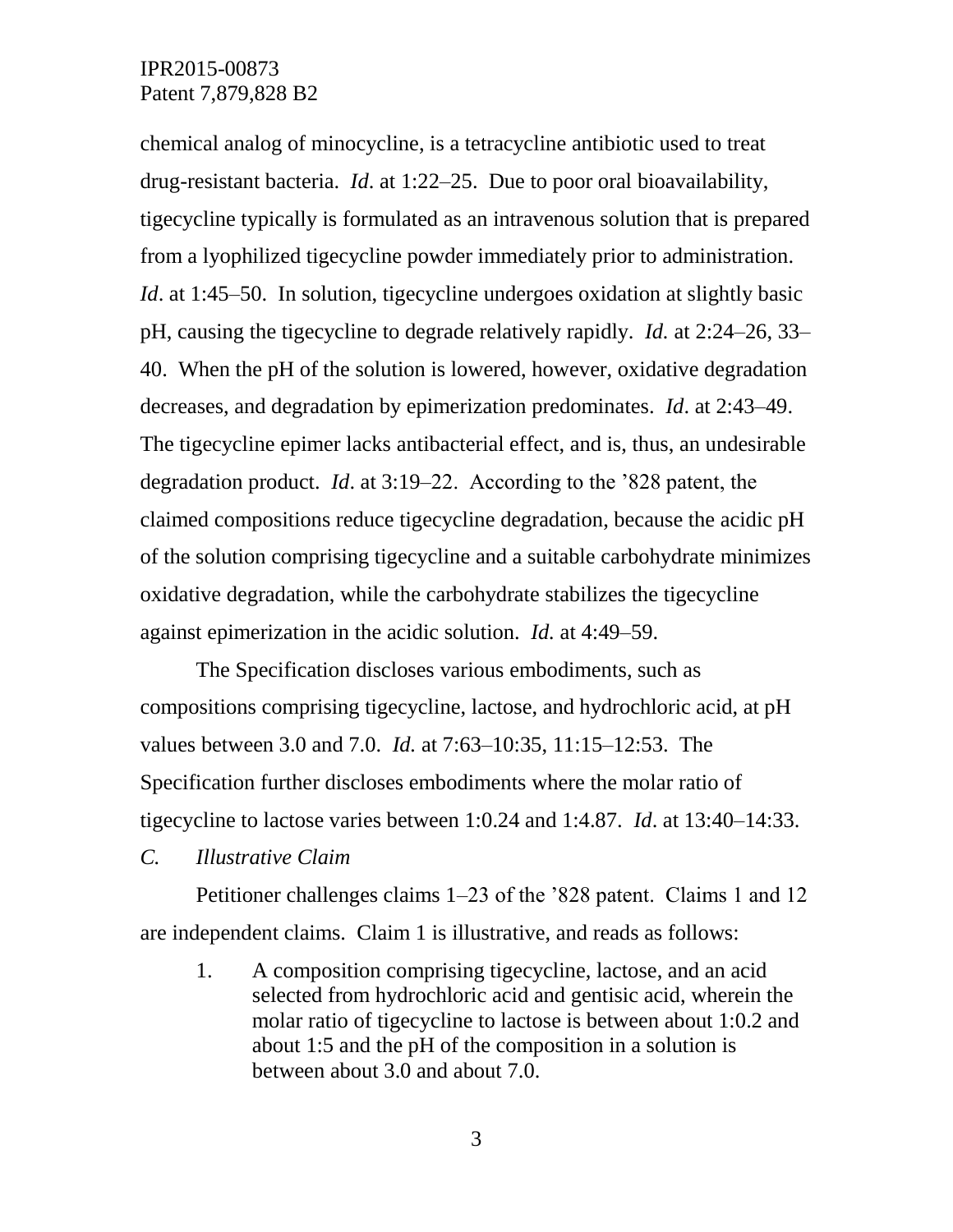## *D. The Prior Art*

Petitioner applies the following references in its asserted grounds:

| <b>Name</b>   | <b>Description</b>               | <b>Date</b>   | <b>Exhibit No.</b> |
|---------------|----------------------------------|---------------|--------------------|
| CN '550       | <b>Chinese Patent</b>            | Jan. 15, 2003 | 1003               |
|               | Publication No.                  |               | 1004 (English)     |
|               | 1390550A                         |               | translation)       |
| Kirsch et al. | Development of a                 | 2001          | 1007               |
|               | Lyophilized Formulation          |               |                    |
|               | for $(R, R)$ - Formoterol        |               |                    |
|               | $(L)$ -Tartrate, DRUG            |               |                    |
|               | DEVEL. & INDUS.                  |               |                    |
|               | PHARM. 27(1):89-96               |               |                    |
| Herman et     | The Effect of Bulking            | 1994          | 1006               |
| al.           | Agent on the Solid-State         |               |                    |
|               | <b>Stability of Freeze-Dried</b> |               |                    |
|               | Methylprednisolone               |               |                    |
|               | Sodium Succinate,                |               |                    |
|               | PHARM. RES.                      |               |                    |
|               | 11(10):1467-1473                 |               |                    |
| Pawelczyk et  | <b>Kinetics of Drug</b>          | 1982          | 1008               |
| al.           | Decomposition. Part 74.          |               |                    |
|               | Kinetics of Degradation          |               |                    |
|               | of Minocycline in                |               |                    |
|               | Aqueous Solution, POL.           |               |                    |
|               | J. PHARMACOL. PHARMA.            |               |                    |
|               | 34:409-421                       |               |                    |
| Remmers et    | Some Observations on             | 1963          | 1009               |
| al.           | the Kinetics of the $C4$         |               |                    |
|               | Epimerization of                 |               |                    |
|               | Tetracycline, J. PHARMA.         |               |                    |
|               | SCI. 52(8):752-756               |               |                    |

## *E. The Asserted Grounds of Unpatentability*

# Petitioner challenges the patentability of claims 1–23 of the '828

patent on the following grounds: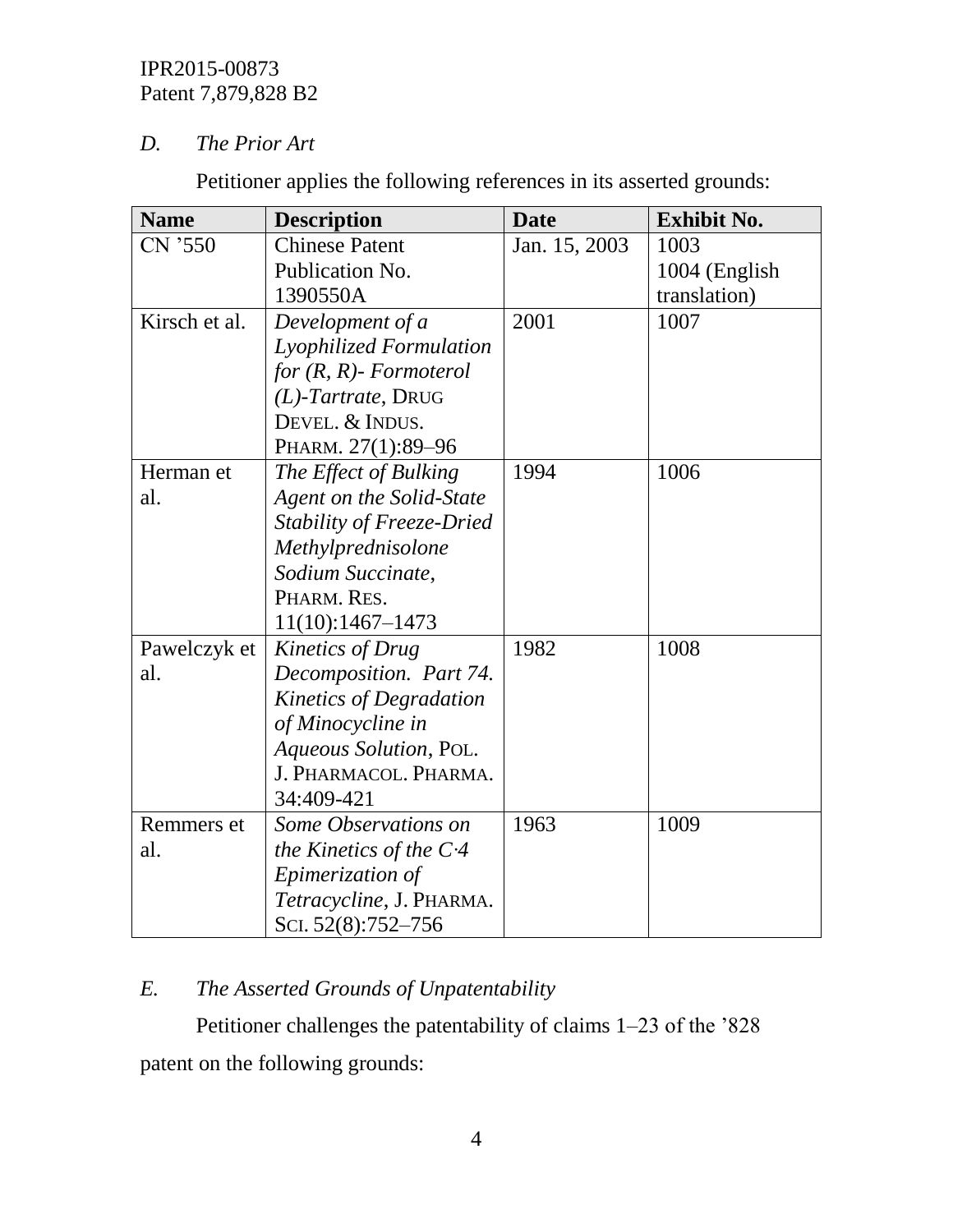| <b>References</b>    | <b>Basis</b> | <b>Claims challenged</b>                    |
|----------------------|--------------|---------------------------------------------|
| CN '550, Kirsch, and | \$103(a)     | $1-3, 6-9, 12, 13, 18,$                     |
| Herman               |              | 19                                          |
| CN '550, Kirsch,     | \$103(a)     | $\frac{4}{1}, 5, 10, \overline{11, 14-17},$ |
| Herman, Pawelczyk,   |              | $20 - 23$                                   |
| and Remmers          |              |                                             |

## II. ANALYSIS

## *A. Claim Interpretation*

We interpret claims of an unexpired patent using the "broadest reasonable construction in light of the specification of the patent in which [the claims] appear[]."  $37 \text{ C.F.R.}$  § 42.100(b). For purposes of this Decision, based on the record before us, we determine that none of the claim terms requires an explicit construction.

*B. 35 U.S.C. § 315(e)(1)*

Patent Owner contends that Petitioner is estopped, by 35 U.S.C. § 315(e)(1), from requesting *inter partes* review because the asserted grounds are based on prior art that Petitioner "was aware of, cited, and relied on in the '115 IPR," and therefore "could have been raised in the '115 IPR." Prelim. Resp. 9–10. 35 U.S.C. § 315(e)(1) provides:

(e) Estoppel.–

(1) Proceedings before the Office.—The petitioner in an inter partes review of a claim in a patent under this chapter that results in a final written decision under section 318(a), or the real party in interest or privy of the petitioner, *may not request or maintain a proceeding before the Office with respect to that claim on any ground that the petitioner raised or reasonably could have raised during that inter partes review*.

(Emphasis added).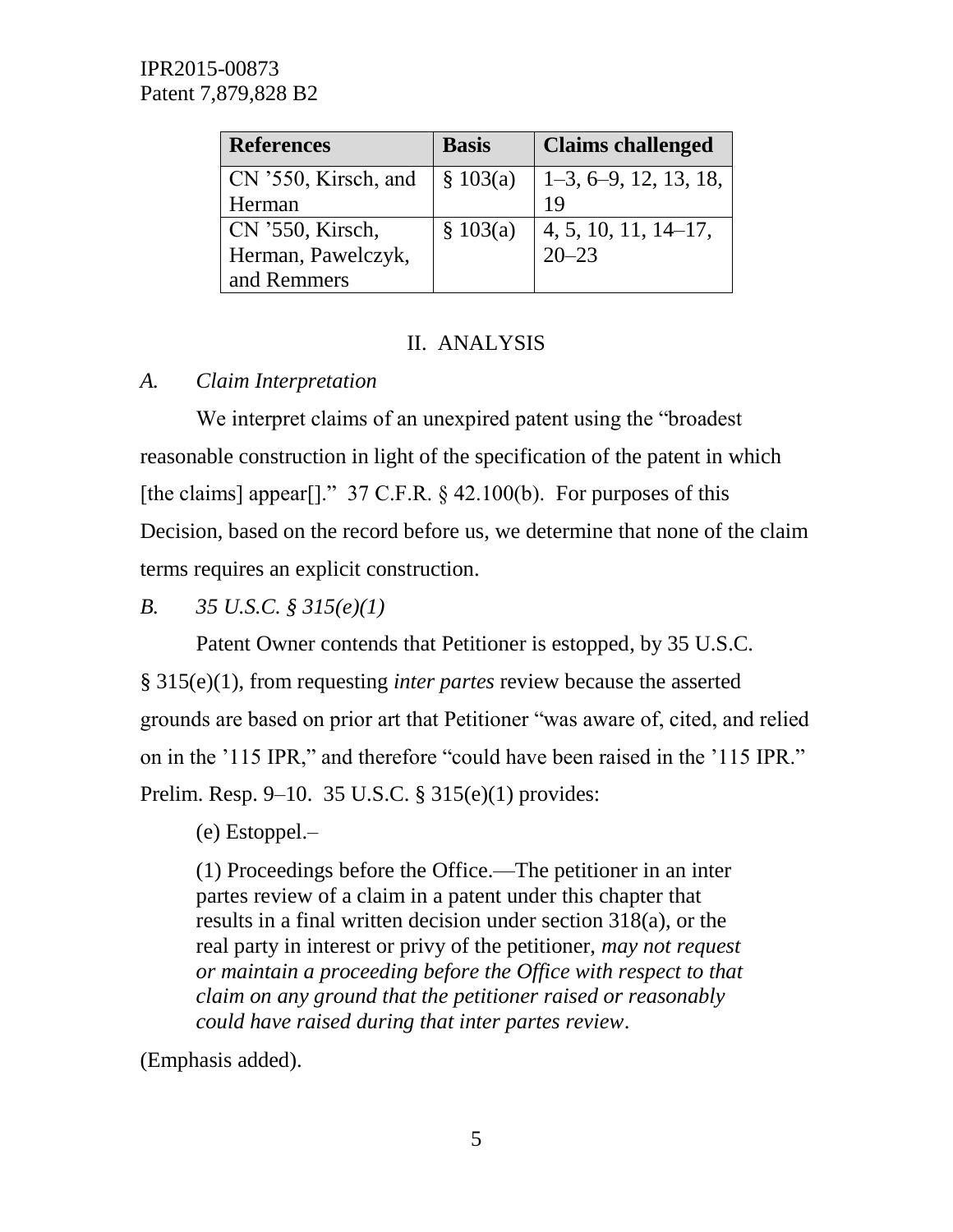The preconditions for applying  $\S 315(e)(1)$  estoppel are in place here because the Petitioner here and in the '115 IPR are the same, and the '115 IPR resulted in a final written decision. For the reasons that follow, we determine Petitioner could have raised its second asserted ground obviousness of claims 4, 5, 10, 11, 14–17, and 20–23 over the combination of CN '550, Kirsch, Herman, Pawelczyk, and Remmers ("Ground 2")—in the '115 IPR.

What a petitioner "could have raised" was broadly described in the legislative history of the America Invents Act ("AIA") to include "prior art which a skilled searcher conducting a diligent search reasonably could have been expected to discover." 157 Cong. Rec. S1375 (daily ed. Mar. 8, 2011) (statement of Sen. Grassley). In this case, however, we do not need to determine what such a search may have uncovered, because the record demonstrates that Petitioner was aware of the prior art references asserted in Ground 2 when it filed the '115 IPR.

In the '115 IPR Petition (Ex. 2001), Petitioner challenged claims 1–23 of the '828 patent on seven obviousness grounds based on a number of different references, including CN '550, Kirsch, Herman, and Pawelczyk. Ex. 2001, 3. Although Remmers was not included in any of the asserted grounds, in a section of the '115 IPR Petition describing the chemistry and degradation of tetracycline antibiotics, Petitioner states:

Remmers also discloses that C4 epimerization of tetracycline occurs at a pH from 2.4 to 6.0, and that the equilibrium concentration of the C4 epimer is a function of the pH of the solution. Remmers studied C4 epimerization of tetracycline at pH 2.4, 3.2, 4.0, 5.0 and 6.0, and concluded that the rate at which epimerization occurs is essentially identical at pH 3.2, 4.0 and 5.0.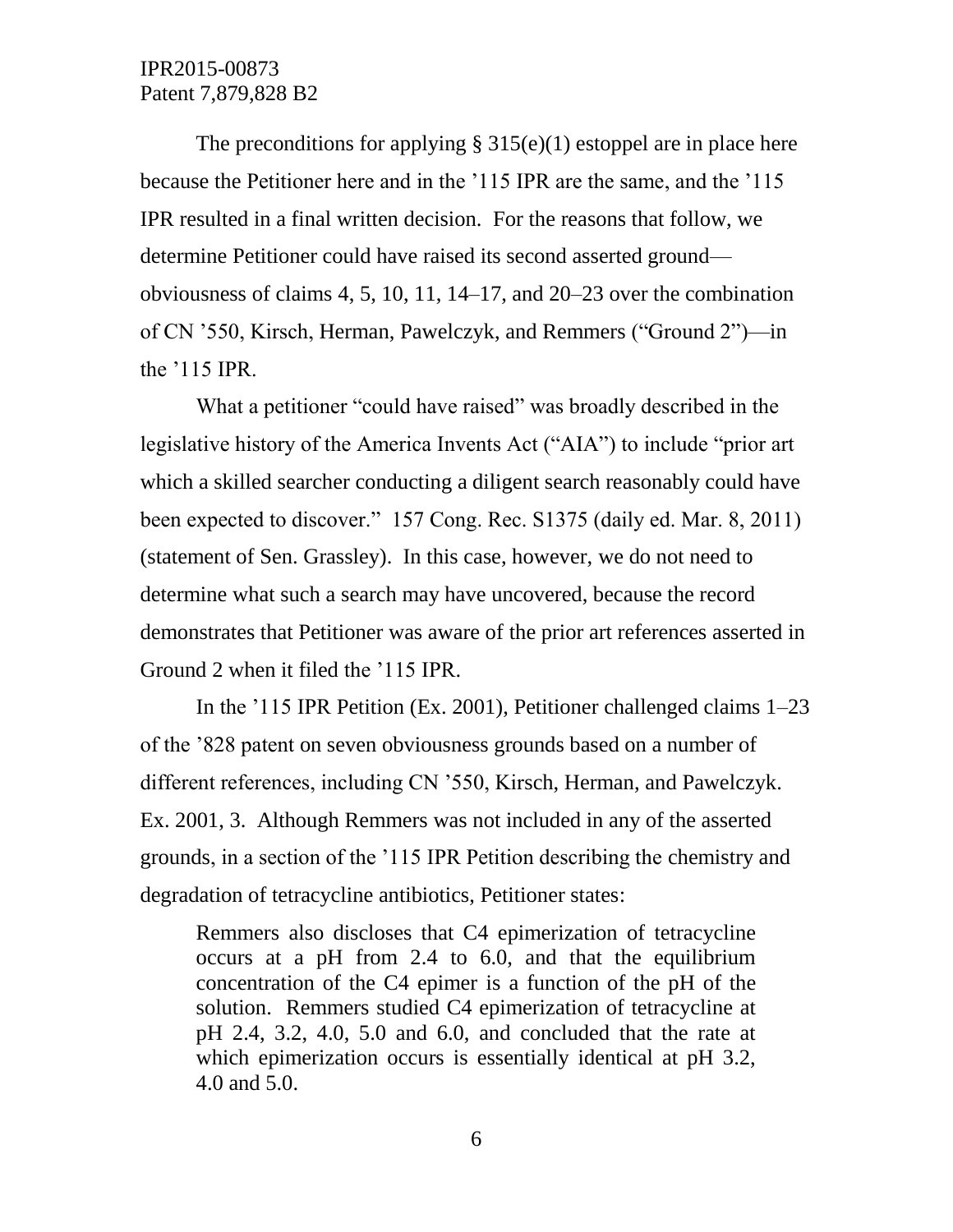*Id.* at 16 (citations omitted). Petitioner cites Remmers for the same teaching in the instant Petition. *See* Pet. 54 ("Remmers studied C4 epimerization of tetracycline at pH 2.4, 3.2, 4.0, 5.0, and 6.0, and determined the equilibrium concentrations of C4 epimer as a function of pH."). Petitioner, therefore, had knowledge of Remmers and what it discloses when it filed the '115 IPR.

Petitioner argues that it could not have raised Ground 2 in the '115

#### IPR. Pet. 3. Petitioner states:

Ground 2 could not have been raised during the '115 IPR because in its Decision instituting IPR, the Board indicated that the then-presented grounds of unpatentability were redundant. However, to the extent Patent Owner has based its arguments on the theory that CN '550, Naggar, and Pawelczyk do not provide motivation because CN '550 does not expressly mention epimerization, it is clear that the present grounds are not cumulative. [Petitioner] could not have raised Ground 2 in the '115 IPR because of the Board's view at the time that such grounds were redundant with the ground upon which the '115 IPR was instituted.

Id. (citation omitted). It is unclear, however, how the Board's determination that several grounds in the '115 IPR Petition were redundant to the ground upon which trial was instituted in the '115 IPR is relevant to determining whether Petitioner could have raised Ground 2 in the '115 IPR Petition. Petitioner did not know, at the time it filed the '115 IPR Petition, that the Board would find the grounds proposed therein to be redundant. Petitioner cannot argue that it could not have raised Ground 2 in the '115 IPR Petition because the Board found different grounds to be redundant to each other, after Petitioner had already made the decision not to raise Ground 2 in its prior petition.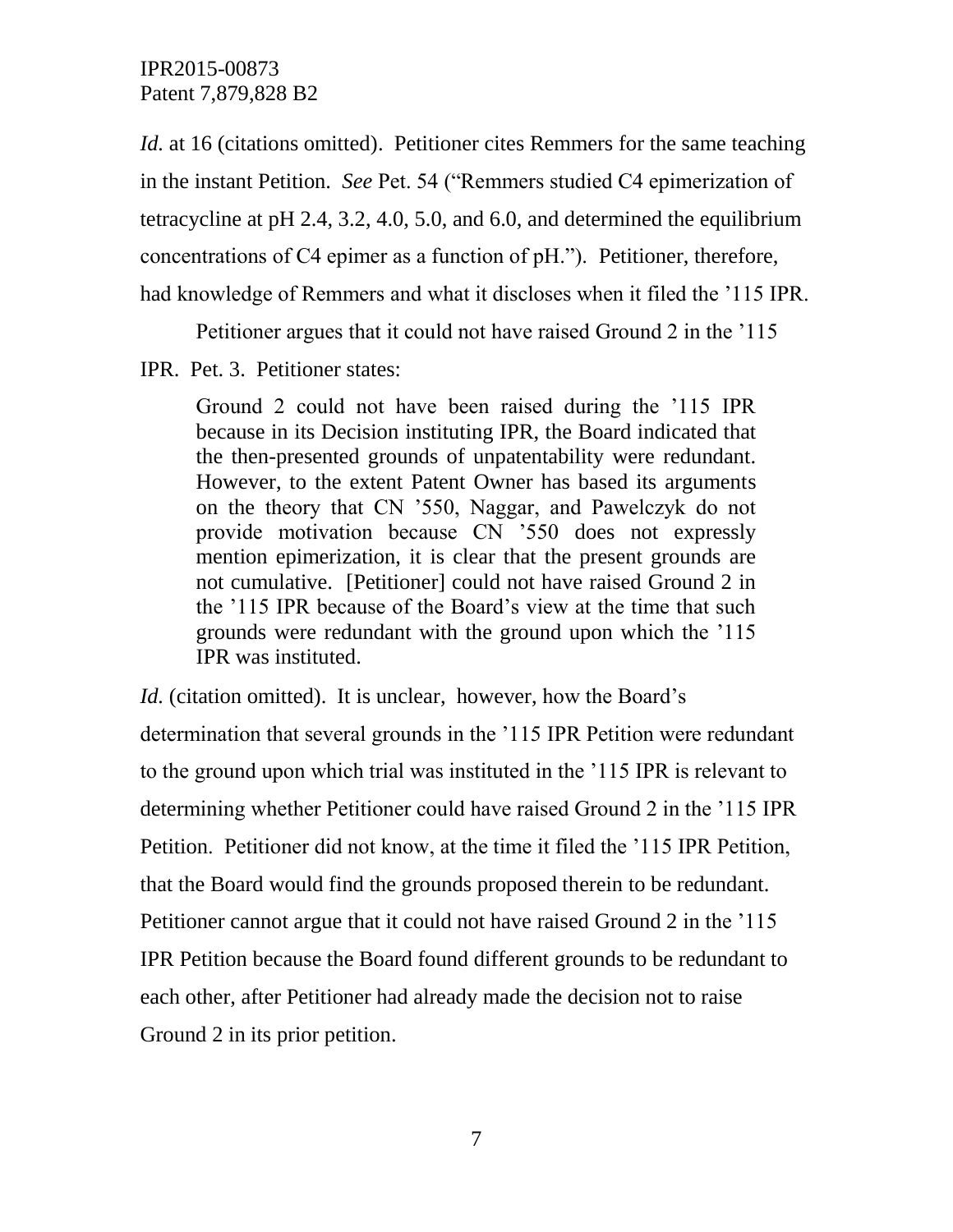On this record, we determine that Ground 2 constitutes a ground that Petitioner could have raised in the '115 IPR. Petitioner was aware of, and cited, all of the Ground 2 prior art in the '115 IPR Petition, and therefore reasonably could have raised it during that proceeding. Accordingly, Petitioner is estopped under 35 U.S.C. § 315(e)(1) from asserting Ground 2 now.

Patent Owner also contends that Petitioner is estopped from asserting its first ground based on CN '550, Kirsch, and Herman ("Ground 1") in this proceeding. *See* Prelim. Resp. 9–16. Petitioner asserted Ground 1 in the '115 IPR Petition (where it was identified as Ground 6), and the Board found it to be redundant to the ground upon which trial was instituted. Ex. 2001, 51–55; Ex. 2003, 9. Because the Board did not reach the merits of the challenge presented in Ground 1 when deciding whether to institute a trial in the '115 IPR, we determine that Petitioner is not estopped from asserting Ground 1 in this proceeding.

As discussed above, the estoppel provisions of 35 U.S.C. § 315(e)(1) apply only to grounds that petitioner "raised or reasonably could have raised *during* [the] inter partes review." (emphasis added). An *inter partes* review does not begin until the Office decides to institute review; prior to that point, our Rules refer to a "preliminary proceeding" that begins with the filing of a petition and ends with a decision whether to institute trial. 37 C.F.R. § 42.2; *accord Intellectual Ventures II LLC v. JPMorgan Chase & Co.*, 781 F.3d 1372, 1376 (Fed. Cir. 2015) ("[The AIA] . . . suggests that a petition is a request for a [covered business method review] proceeding, not that the petition itself is part of the proceeding" and "the Director decides whether to 'institute,' or begin, a [] proceeding"). Therefore, grounds raised during the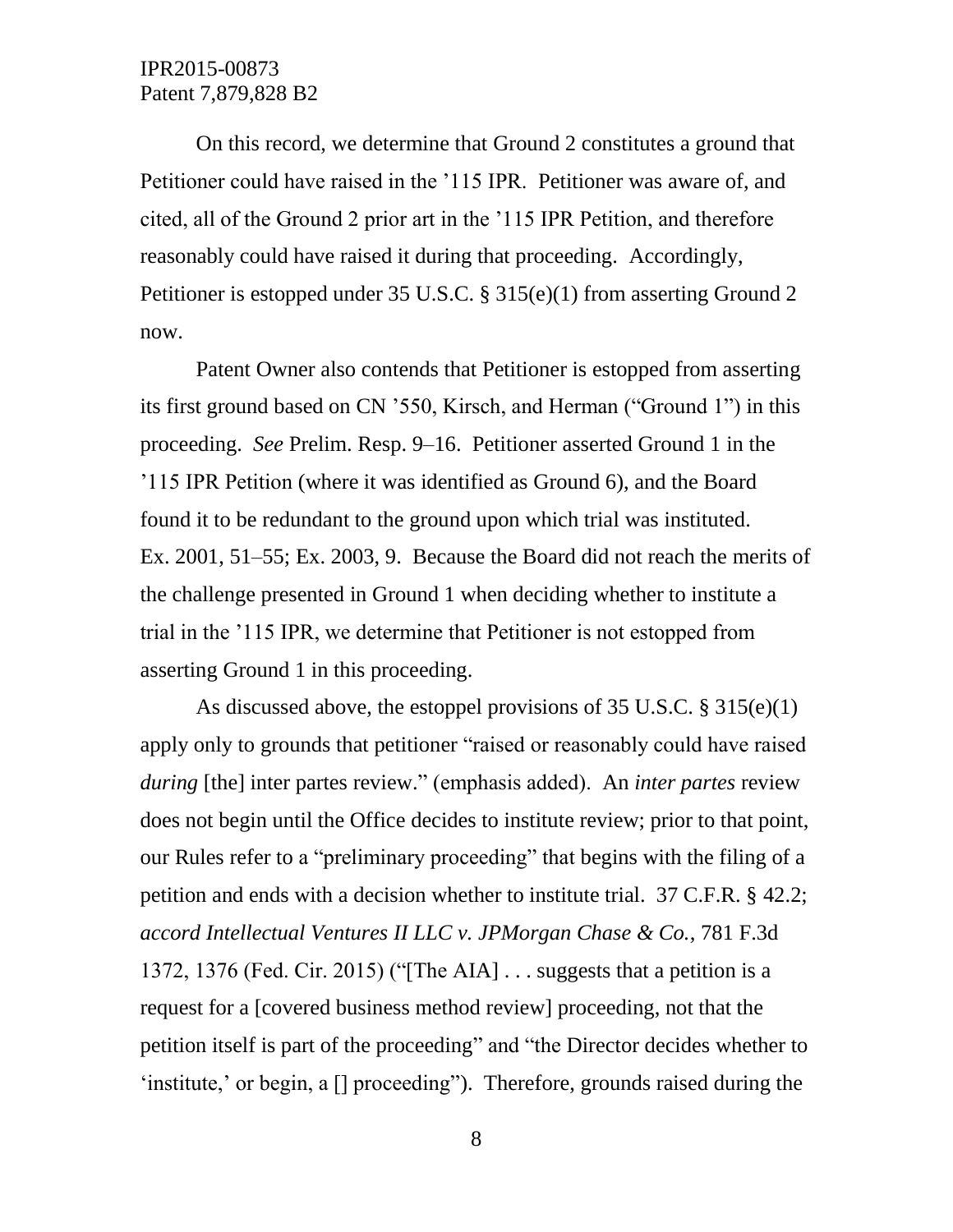preliminary proceeding, but not made part of the instituted trial, are not raised "during" an *inter partes* review and cannot be the basis for estoppel under 35 U.S.C. § 315(e)(1). Nor are such grounds ones that "reasonably could have been raised during" the review, because once denied, the Board's decision on institution prevents Petitioner from raising that ground during the trial. *See* 77 Fed. Reg. 48,680, 48,689 (Aug. 14, 2012) ("[a]ny claim or issue not included in the authorization for review is not part of the review").

Ground 1 in the instant Petition was never raised *during* the '115 IPR, because the Board denied institution of Ground 6 as redundant, and Petitioner could not have raised Ground 6 again once institution was denied as to that ground. Estoppel under 35 U.S.C. § 315(e)(1), therefore, does not bar Petitioner from maintaining a proceeding before the Office on Ground 1.

*C. 35 U.S.C. § 325(d)*

Patent Owner requests that the Board exercise its discretion under 35 U.S.C. § 325(d) and decline to institute *inter partes* review of the '828 patent because Petitioner "asserts both substantially the same art and substantially the same arguments as the Board considered in the '115 IPR proceeding." Prelim. Resp. 16. Specifically, Patent Owner contends the Petition "presents no new prior art, and asserts CN '550 and the secondary references for the same purposes it did in the '115 IPR." *Id.* at 20.

The permissive language of 35 U.S.C. § 325(d) does not prohibit instituting *inter partes* review based on arguments previously presented to the Office. *See* 35 U.S.C. § 325(d) ("In determining whether to institute or order a proceeding under this chapter, chapter 30, or chapter 31, the Director *may take into account* whether, and reject the petition or request because, the same or substantially the same prior art or arguments previously were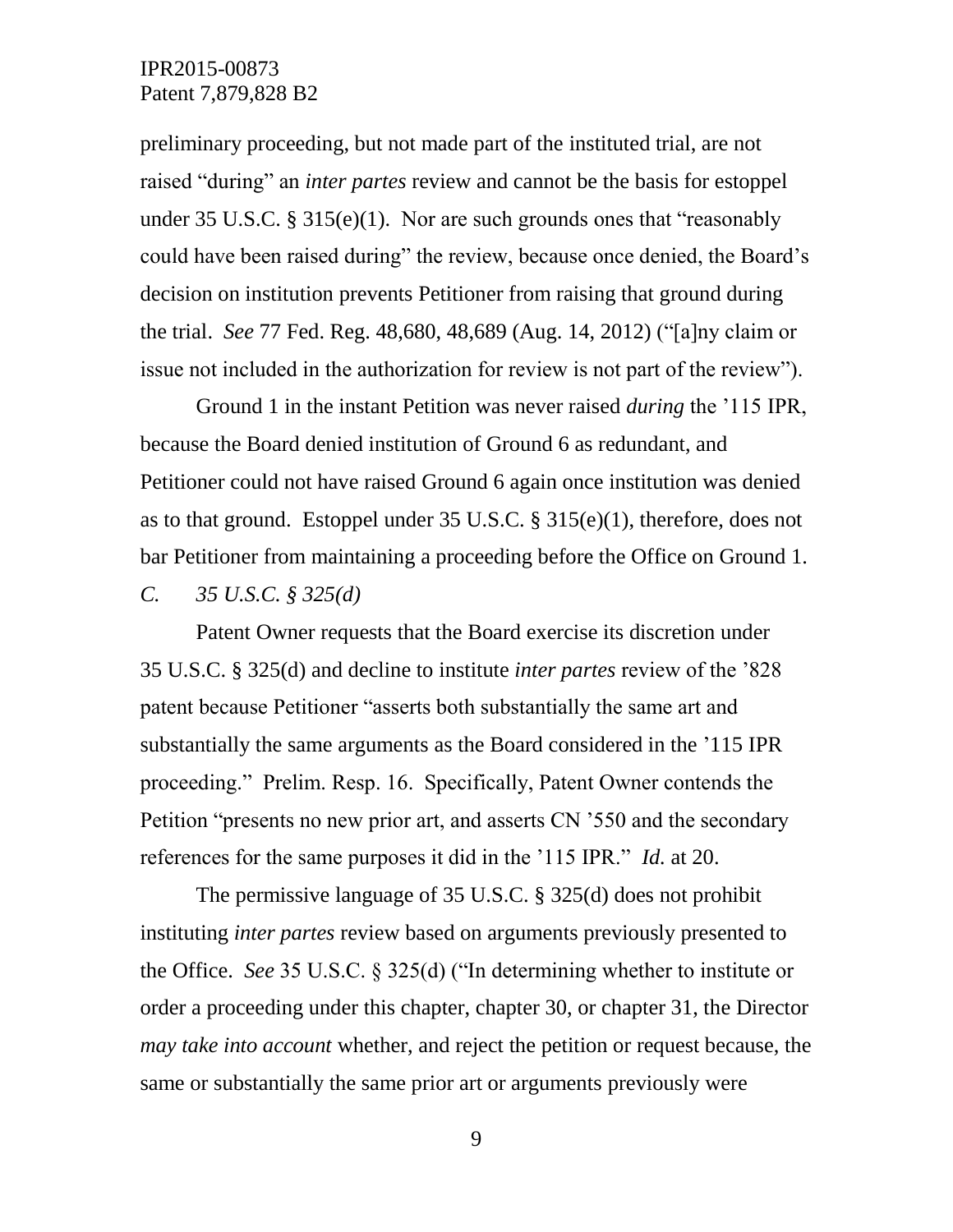presented to the Office.") (emphasis added). While we are mindful of the burden on Patent Owner and the Office to rehear the same or substantially the same arguments that have been considered by the Office in other proceedings, we note that we did not reach the merits of Petitioner's arguments with respect to Ground 1 when considering the '115 IPR. Therefore, we do not exercise our authority to decline an *inter partes* review of the '828 patent under  $\S$  325(d).

#### *D. Obviousness over CN '550, Kirsch, and Herman*

Petitioner contends that claims 1–3, 6–9, 12, 13, 18, and 19 would have been obvious under 35 U.S.C. § 103(a) over the combination of CN '550, Kirsch, and Herman. Pet. 32–51. Petitioner relies on a Declaration by Raj Suryanarayanan, Ph.D. (Ex. 1002) in support of its contentions.

Petitioner contends that CN '550 describes all of the limitations of independent claims 1 and 12, except that it discloses minocycline, not tigecycline. Pet. 41–42. Petitioner contends that "[i]t was known in the art that tetracyclines, including minocycline and tigecycline, oxidize in neutral or basic solutions and epimerize in acidic solutions," and, "[a]lthough they proceed along two different pathways, oxidation and epimerization present the same ultimate problem: they reduce the amount of tetracycline present to exert its desired antibiotic effect." *Id.* at 39. Petitioner further contends that "[a] person of ordinary skill in the art would have found motivation to use lactose to improve the stability of a lyophilized tigecycline composition against degradation caused by oxygen, water, heat, and light as taught by CN '550," because "[d]egradation of tigecycline caused by oxygen, water, and heat were also problems with the original, unstable tigecycline formulation." *Id.* at 40.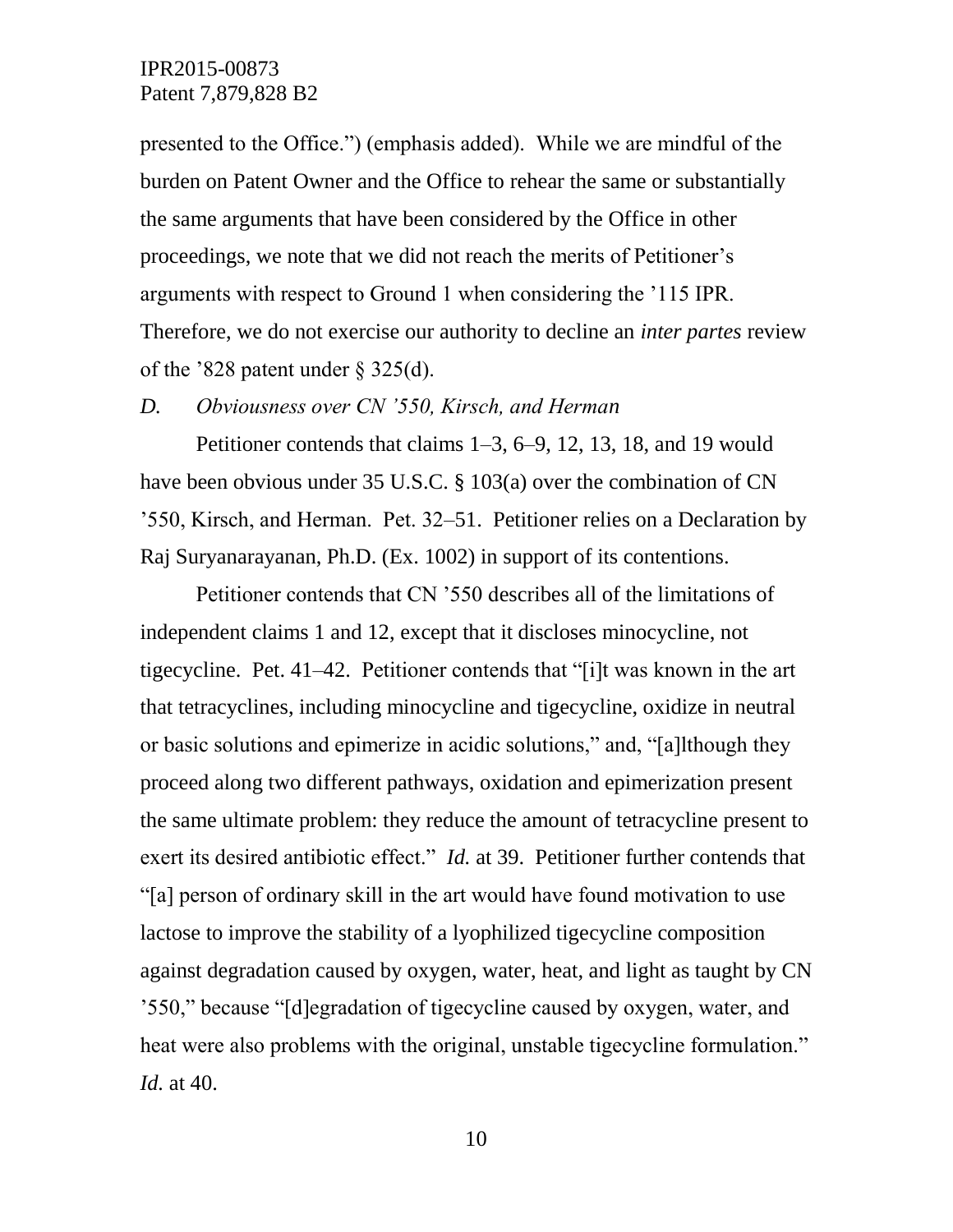It is in this context that Petitioner contends that a person having ordinary skill in the art would have found reason to substitute tigecycline for minocycline in the CN '550 compositions because it was known to work where other antibiotics failed, and that it was active against specific viruses that show tetracycline resistance. Pet. 41–42. Petitioner cites Dr. Suryanarayanan's testimony in support of this contention:

A person of ordinary skill in the art in 2005 would find reason to substitute tigecycline for its known chemical analog minocycline in the lyophilized formulation of CN '550. Ex. 1001, 1:23–24. Further, a person of ordinary skill in the art would have been motivated to substitute tigecycline for minocycline because it was known that tigecycline "has been shown to work other antibiotics have failed" and "it has been active against methicillin-resistant *Staphylococcus aureus*, penicillin-resistant *Streptococcus pneumoniae*, vancomycin resistant enterococci…and against organisms carrying either of the two major forms of tetracycline resistance: efflux and ribosomal protection". *Id.* at 1:23–44.

Ex. 1002 ¶ 73.

Dr. Suryanarayanan does not explain, however, why the knowledge that tigecycline is effective "where other antibiotics have failed" would lead a person having ordinary skill in the art to substitute tigecycline for minocycline in the compositions disclosed in CN '550, a reference addressing the stability of lyophilized minocycline compounds. Neither Petitioner nor Dr. Suryanarayanan provides information demonstrating that a person of ordinary skill in the art would correlate the therapeutic effectiveness of tigecycline as an antibiotic to the properties of tigecycline that must be considered when preparing a lyophilized formulation of tigecycline. Moreover, Petitioner does not provide adequate evidence or explanation why a person having ordinary skill in the art reasonably would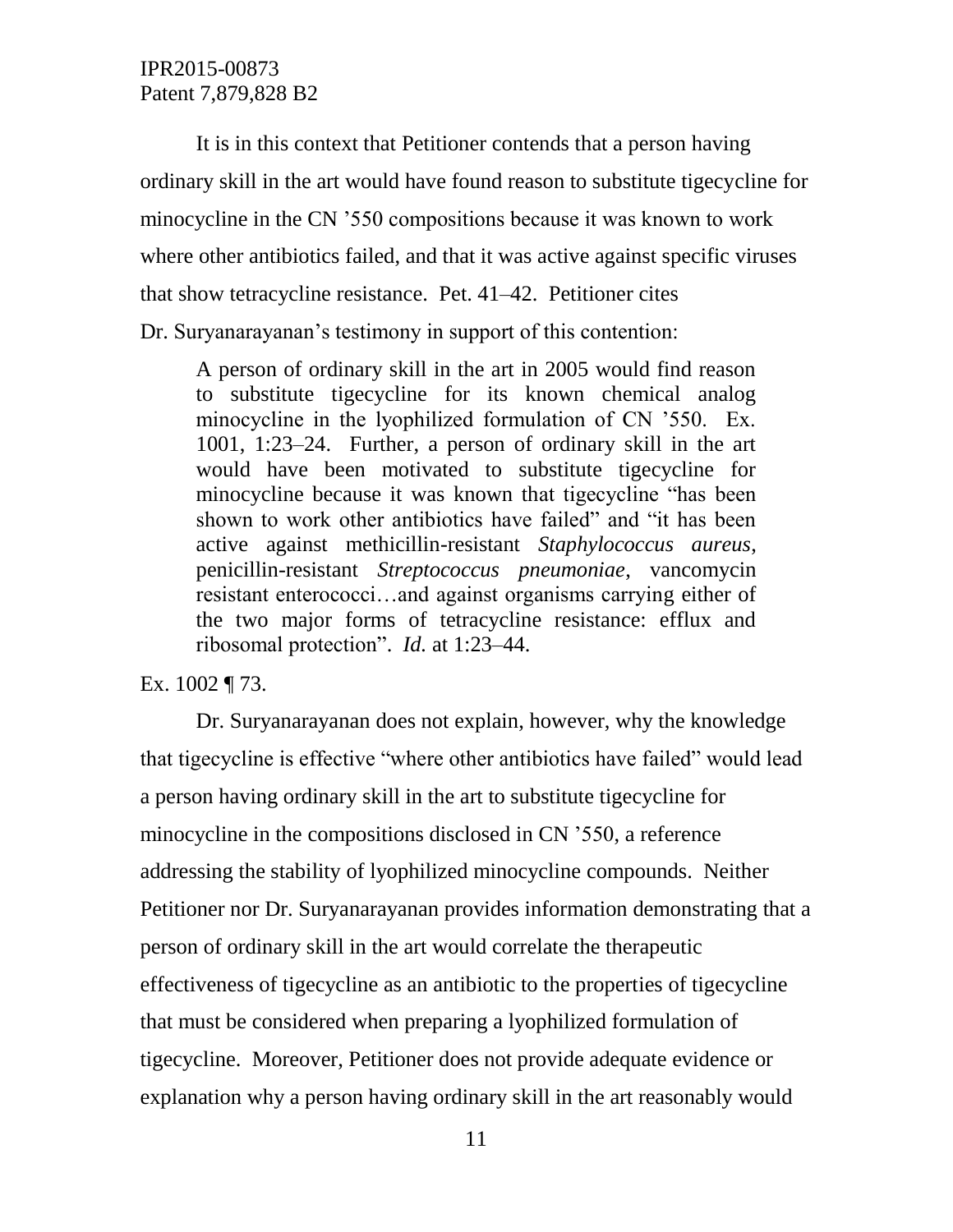have expected that the substitution of tigecycline for minocycline in the CN '550 compositions would have resulted in a stabilized tigecycline composition. Petitioner, therefore, has not provided sufficient rationale to explain why a person having ordinary skill in the art would have substituted tigecycline for minocycline in the CN '550 compositions.<sup>1</sup>

None of CN '550, Kirsch, or Herman discloses or discusses tigecycline, and CN '550 does not include any examples in which the disclosed minocycline compositions are stabilized with lactose. Prelim. Resp. 26. Petitioner does not adequately explain why a person having ordinary skill in the art, reading such references, would have had reason to use tigecycline in the compositions described by CN '550 when the references themselves lack any teaching or suggestion about the use or specific chemistry of tigecycline in particular. Petitioner, relying on Dr. Suryanarayanan's testimony, argues that "[a] person of ordinary skill in the art would recognize [that the] technique for stabilizing minocycline disclosed in CN '550 by using lactose, would improve a composition containing the similar antibiotic tigecycline," and "would be encouraged by Herman and Kirsch to select lactose rather than mannitol as a lyophilization excipient for minocycline and tigecycline in order to reduce the amount of residual water in the solid cake that comes into contact with the active pharmaceutical ingredient." Pet. 42 (citing Ex. 1002 ¶¶ 73–74), 48 (citing Ex. 1002 ¶ 88).

 $\overline{a}$ 

<sup>&</sup>lt;sup>1</sup> Petitioner made this argument in the '115 IPR, and our conclusions here are consistent with those set forth in the '115 Final Decision. *See* Ex. 2002, 12.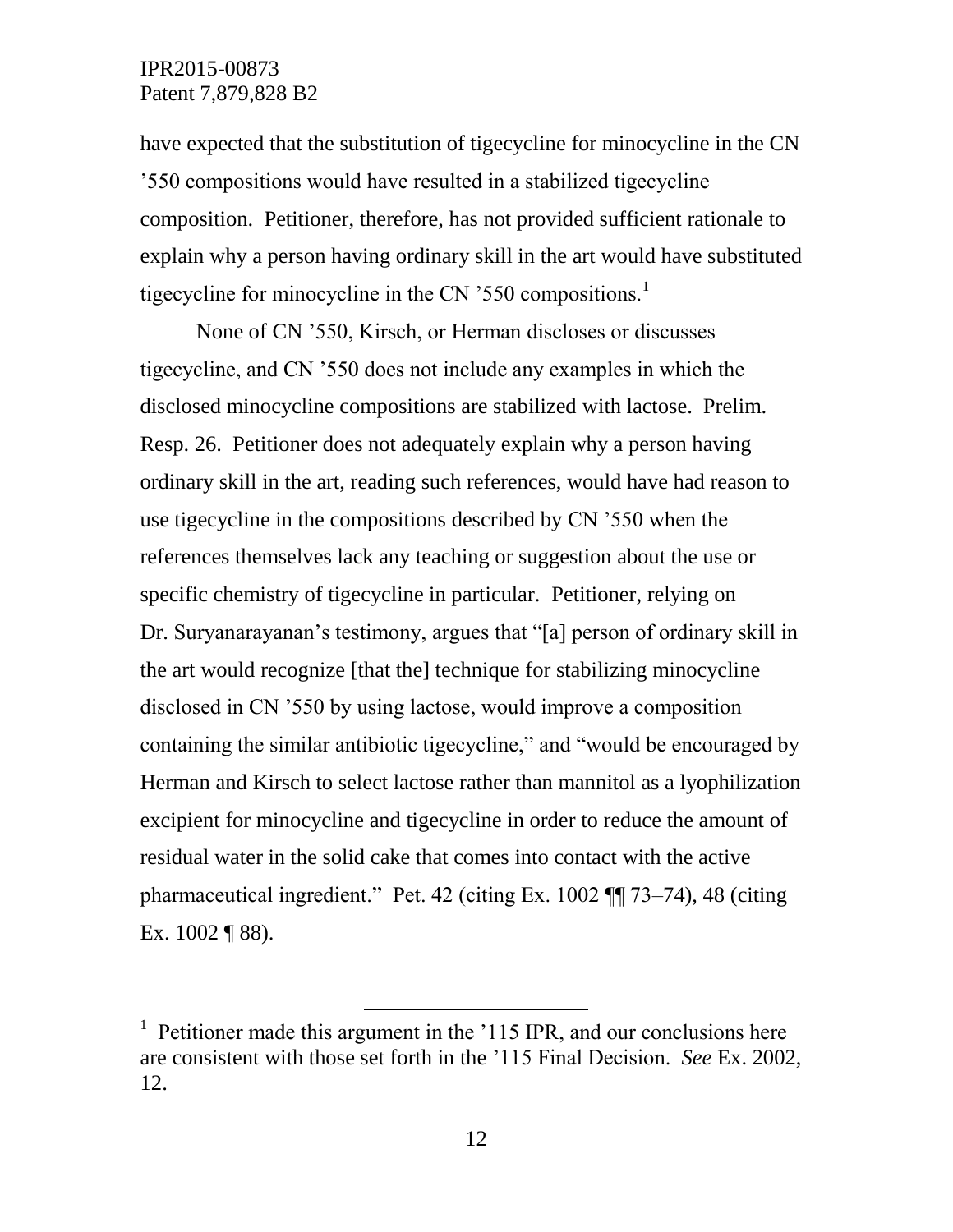Dr. Suryanarayanan's statements regarding what a person skilled in the art would have understood about the stability of tigecycline and lactose in the CN '550 compositions, however, are not supported by sufficient objective evidence or analysis. Dr. Suryanarayanan simply states that the skilled artisan "would recognize" from CN '550 that lactose would stabilize tigecycline, and "would be encouraged" by Kirsch and Herman to use lactose, instead of the mannitol described in the CN '550 examples, in the CN '550 compositions, without providing adequate explanation as to why that would be the case. Dr. Suryanarayanan's unsupported and unexplained opinions are not persuasive.

Accordingly, we determine that the record before us does not establish a reasonable likelihood that Petitioner would prevail in showing claim 1 and claims 2, 3, and 6–9 that depend therefrom, and claim 12 and claims 13, 18, and 19 that depend therefrom, would have been obvious over the combination of CN '550, Kirsch, and Herman.

#### III. CONCLUSION

For the foregoing reasons, we are not persuaded that Petitioner has demonstrated a reasonable likelihood that at least one of the challenged claims of the '828 patent is unpatentable based on the asserted grounds.

#### IV. ORDER

In consideration of the foregoing, it is hereby: ORDERED that the Petition is *denied*.